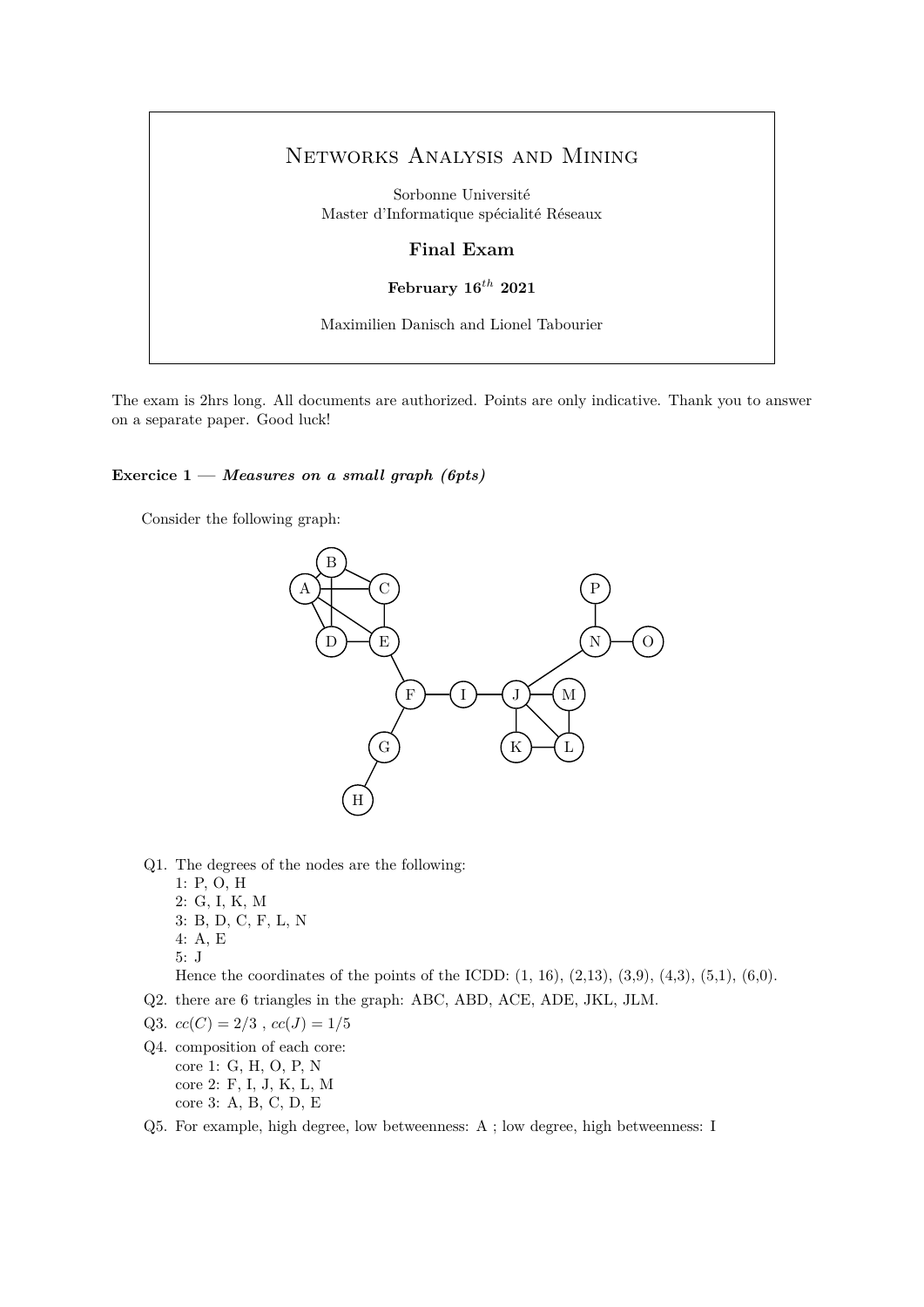## **Exercice 2 —** *Graph models (4pts)*

We give below measures realized on graphs. Tell in each case if the model proposed is consistent with the measures observed and if not, explain why.

- Q1. No: with an ER model, the clustering would be of the same order as the density.
- Q2. No: with a BA model, all nodes are part of the largest connected component.
- Q3. Yes, the properties are consistent with a configuration model.
- Q4. No, with a SW model, the degree distribution would be homogeneous.

#### **Exercice 3 —** *About PageRank (4pts)*

- Q1. a) nodes in the largest strongly connected component: D,E,F,G,H
	- b) nodes upstream of the largest strongly connected component: B,C
	- c) nodes downstream of the largest strongly connected component: I



#### Q2. Considering



Suppose that x is the PageRank of B, then we must have  $PR(A) = x/3$ ,  $PR(C) = x/3$ ,  $PR(D) = x/3$ ,  $PR(E) = 2x/3$ so using the nomalization (sum of all PR is 1):  $x=3/8$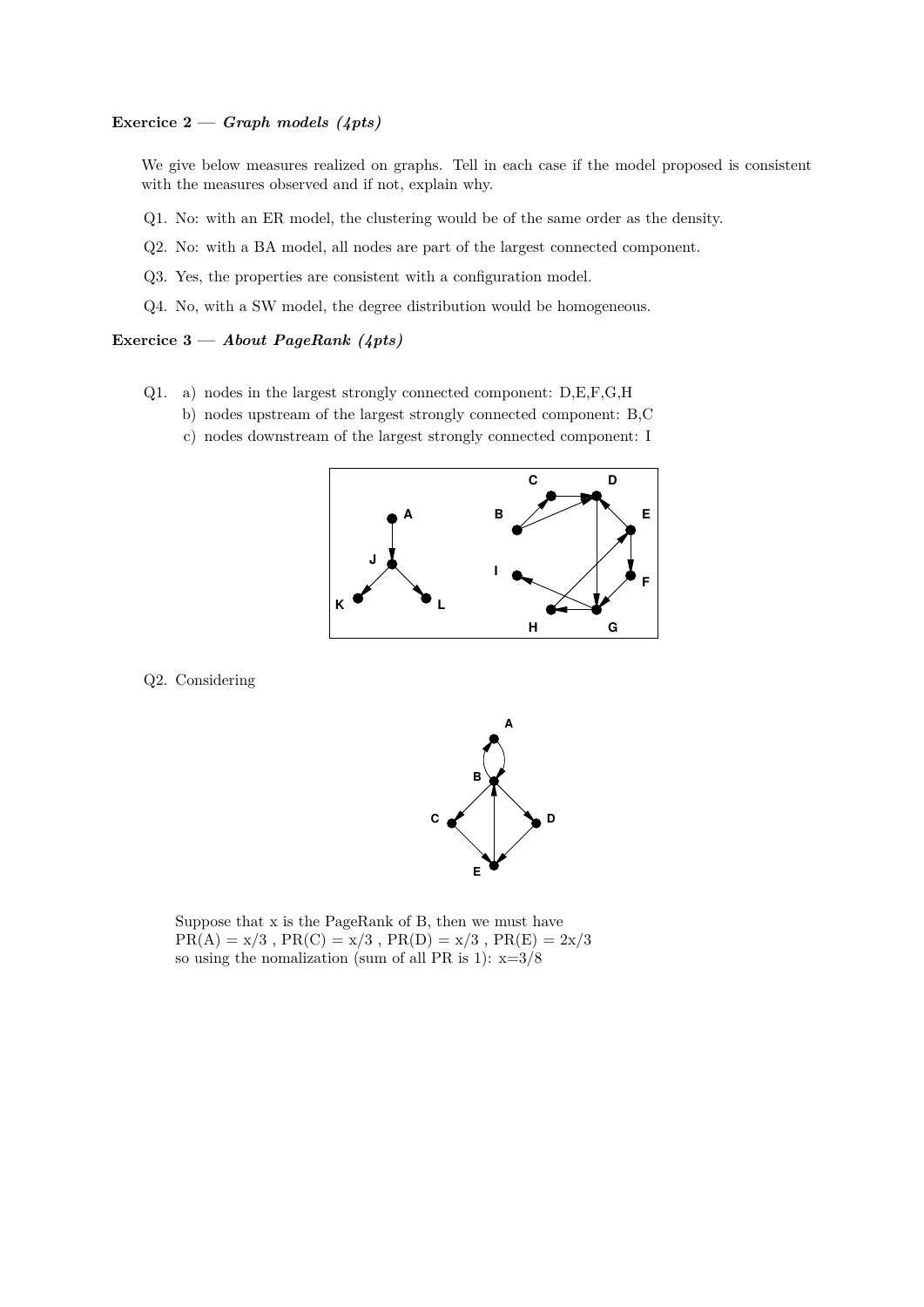#### **Exercice 4 —** *Course understanding (4pts)*

In this exercise, you are asked to answer in one or two simple sentences.

Q1. In complex networks analysis, why do we nearly always favor using the table of adjacency lists format over the adjacency matrix format when representing graphs?

Because an adjacency matrix takes too much place in RAM.

Q2. Why do we say that weak links have an essential role in a social network?

Because they are bridges between communities.

Q3. What is the initial state of every agglomerative community detection algorithm? Give an example of such an algorithm.

In the initial state, all nodes are in their own community with an agglomerative algorithm. This is the case for the Louvain algorithm (but not for Label Propagation).

Q4. Give an advantage and a disadvantage of a recommendation system based on collaborative filtering in comparison with a content-based recommendation system.

For instance, collaborative filtering does not demand to have an expert knowledge of the items, but it does not allow to recommend an item which has never been evaluated.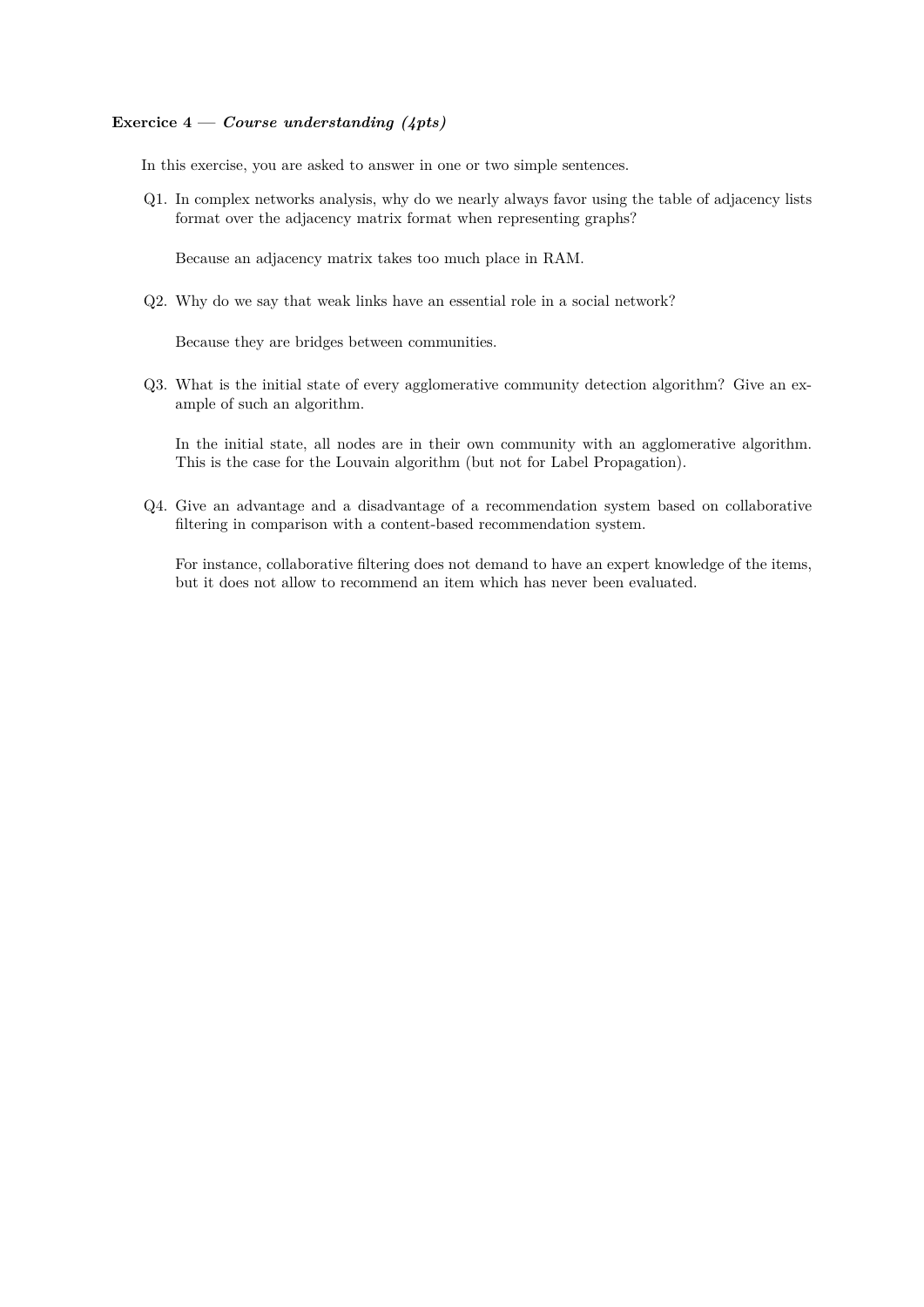#### **Exercice 5 —** *Simulating traceroute (8pts)*

In this exercise, we simulate a traceroute measurement from *S* to several destinations using a restricted BFS algorithm, following the principle described in the *Internet topology metrology* course.

The structure of the graph *G* under examination is given below:



- **Q1.** b) Possible restricted BFS yields tree with branches:
	- *S* − *D* − *K* − *U S* − *C* − *J* − *R S* − *C* − *I* − *P*
	- *S* − *A* − *F*  $S - B - G$
- **Q2.** a)  $k = 1$ : 5,  $k = 2$ : 4,  $k = 3$ : 6,  $k = 4$ : 4,  $k = 5$ : 3.
	- b) With our restricted BFS:  $k = 1$ : 5,  $k = 2$ : 6,  $k = 3$ : 1,  $k = 4$ : 1.
	- c) Underestimate the degree of higher degree nodes.
- **Q3.** a) Links at distance 1: *S* − *D*, *S* − *E*, *S* − *A*, *S* − *B*, *S* − *C* Links at distance 2: *D* − *E*, *D* − *K*, *E* − *A*, *E* − *L*, *A* − *B*, *A* − *F*, *A* − *G*, *B* − *G*, *C* − *H*,  $C - I, C - J$ Links at distance 3: *K* − *T*, *K* − *U*, *L* − *U*, *L* − *V* , *L* − *F*, *F* − *M*, *F* − *N*, *G* − *O*, *G* − *H*, *H* − *P*, *I* − *P*, *I* − *Q*, *J* − *Q*, *J* − *R*, *O* − *F*
	- b) fraction of distance 1 links observed: 4/5 fraction of distance 2 links observed: 5/11 fraction of distance 3 links observed: 1/5 As in the lectures, we observe that the further we are from the source, the worst is the link sampling.